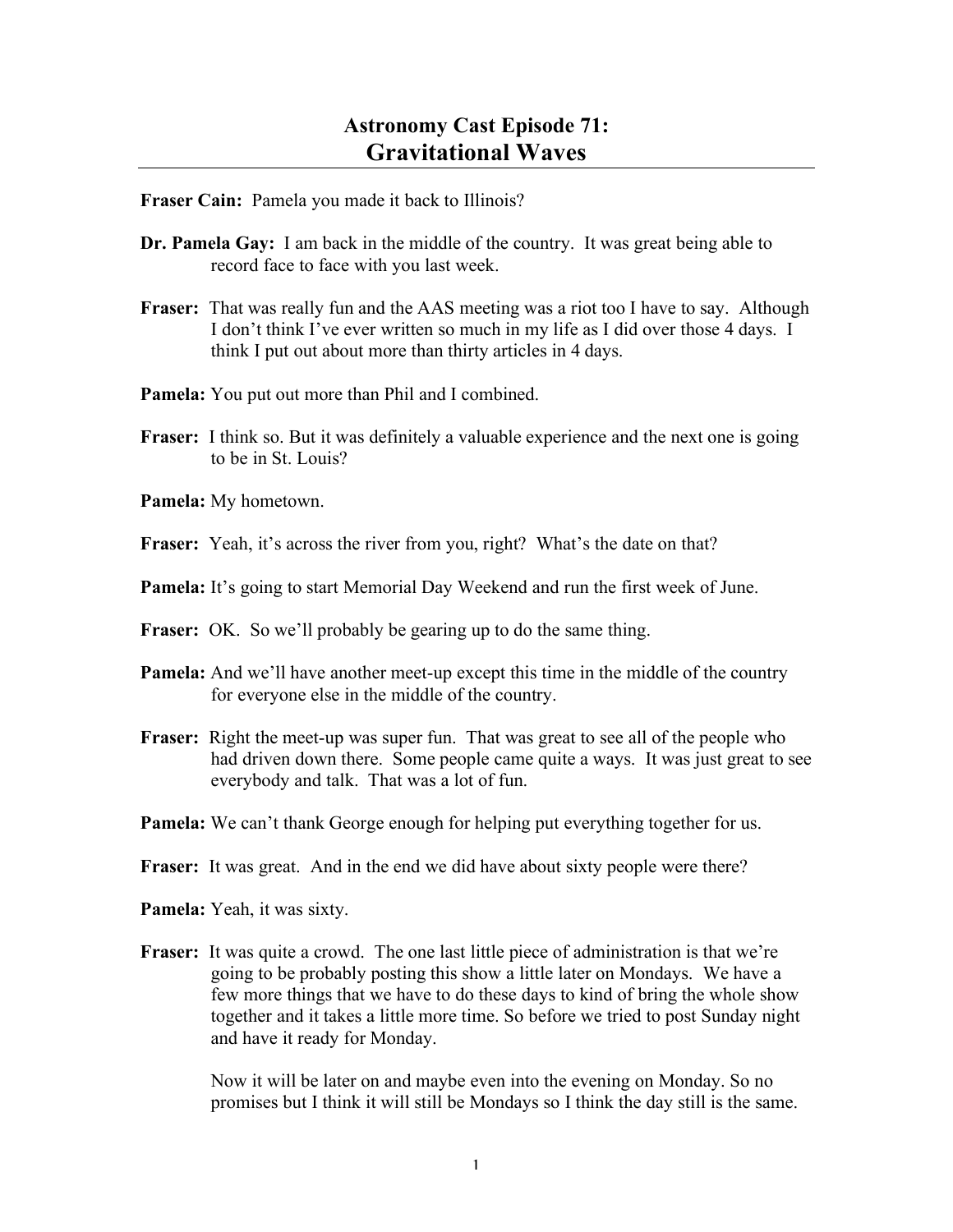When he first put together his theories of relativity, Einstein made a series of predictions. Some were confirmed just a few years later, but scientists are still working to confirm others.

One of the most fascinating is the concept of gravitational waves. "As objects move in space like black holes, they send out ripples across the universe that can actually distort the shape of matter". Experiments are in place and in the works to detect these gravitational waves as they sweep past the earth. So Pamela, what did Einstein predict?

**Pamela:** Just like rolling a rock around on a stretchy sheet. Not that I would know why you would do this, but for educational purposes us teachers do this a lot. If you roll a rock around on a stretchy sheet, you can actually end up getting waves on the stretchy sheet.

> What he figured was, if you take an object, a planet, a star, a black hole and you rolled it around in the fabric of space and time you can also build up waves in space and time. These waves as they propagate through space can actually cause objects to contract and expand out as the waves pass through them.

- **Fraser:** So the waves that he was predicting rippling on this sheet of rubber could just include a vacuum. But if there happened to be things on that sheet of rubber like planets or stars or anything, those would also be distorted. So it's not like the underlying space underneath is different from the stars and planets and so on it all just gets distorted.
- **Pamela:** And this is actually kind of new to our way of thinking. When we talk about the expansion in the universe we understand that things that are gravitationally bound together, they are going to stay their same size.

But this space that they're embedded within is expanding because of the Hubble Constant and because of dark energy and because of a lot of other things. With gravitational waves, everything is expanding and contracting. If a gravitational wave passes through me, I will expand and contract.

The way it works out is that for every one meter long object you're going to get an expansion or contraction that's actually way smaller than a proton; like a hundred thousandth the width of a proton. That's one of the little pieces of an atom.

So I'm not really worried about getting noticeably expanded or contracted by gravitational waves. But when you start looking at planet sized objects, then you start to be able to actually get measurable expansions and contractions from these gravity waves.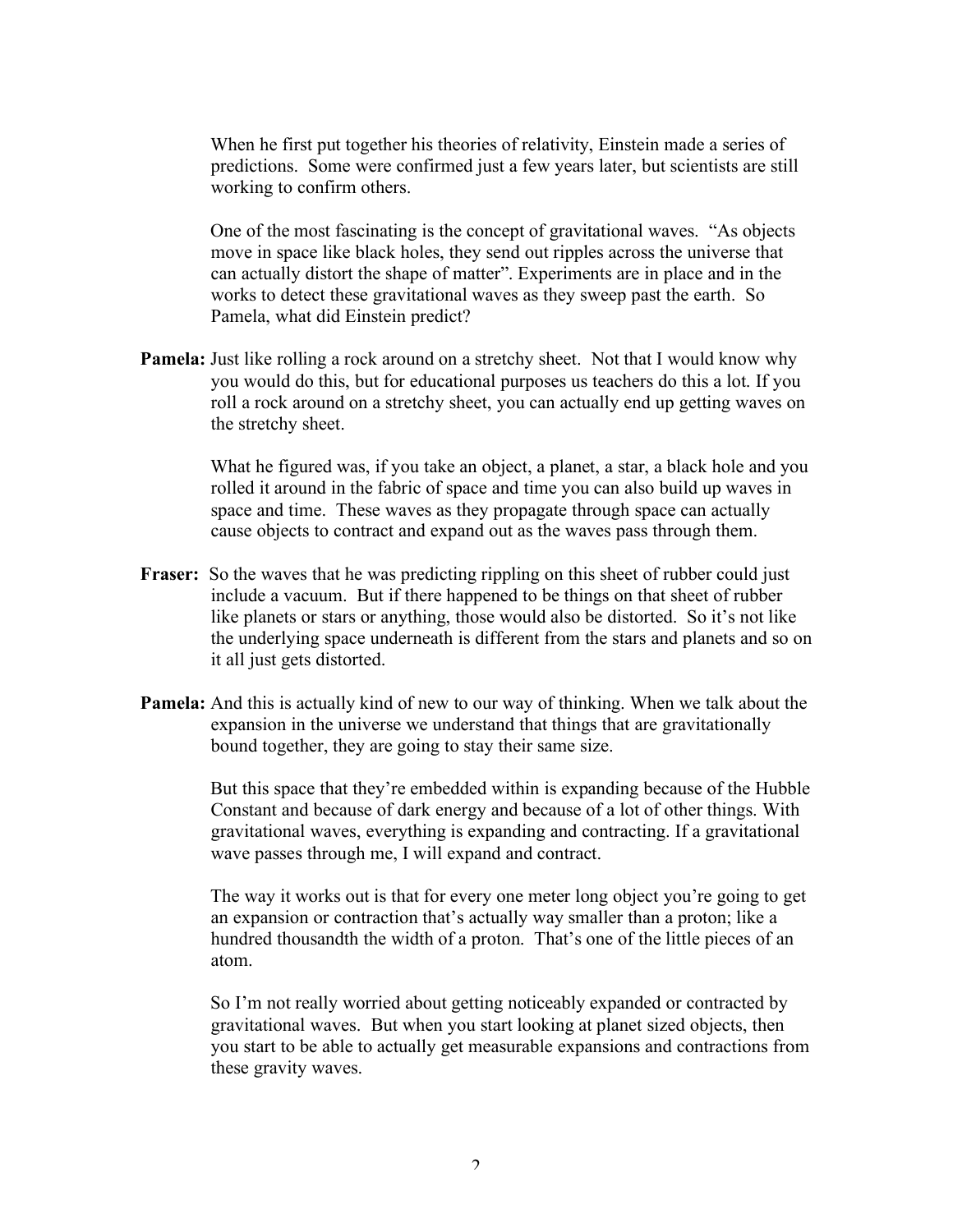- **Fraser:** But the expansion and contraction would be hard to perceive because everything around you is being expanded and contracted at the same time, right?
- **Pamela:** But the wave is actually moving at the speed of light. So it's not like the entire planet experiences the wave all at once. If you have a high speed enough way of measuring this, then I can see me expand and contract and then you way over in Vancouver a thousand plus miles away you're going to expand and contract later in time if that's the direction the wave is passing in. Or you'll expand and contract first and then I'll do it later.

So in trying to look for gravity waves, we actually look for this "it happens there now it happens here" change in when we make the measurements.

- **Fraser:** Did Einstein know why this would happen? Was this just something that popped out of his calculations?
- **Pamela:** Well it did come out of his calculations, but it actually makes sense when you start thinking of gravity as being a geometric effect. There are two different ways to look at gravity.

You can see it either as a standard force where you're flinging bosons all over the place and the bosons wandering from object to object are what are conveying the force. This is a standard model way of looking at things that all forces are mediated by bosons.

- **Fraser:** So you have particles zipping back and forth, which are creating the force.
- **Pamela:** Right. Or at least carrying the force.
- **Fraser:** Carrying the force.
- **Pamela:** There's another way to look at gravity. The other way to look at gravity is to see it as a geometric property of how the universe is put together.

When the sun sits in the center of our solar system, it is actually warping space and time around it to create this three-dimensional bowl. If we were able to see the grid of space and time from outside, that grid would get denser around the sun and things would fall into the denser part of the grid as they are attracted to the sun, and the planets are just rolling around inside this bowl.

In this different way of looking at the universe where really space and time is a fabric that can be deformed, that can be stretched, that can be squinched together.

In that view, once you start getting a massive object, something that deforms the fabric around it, that moving object can create waves just like a moving object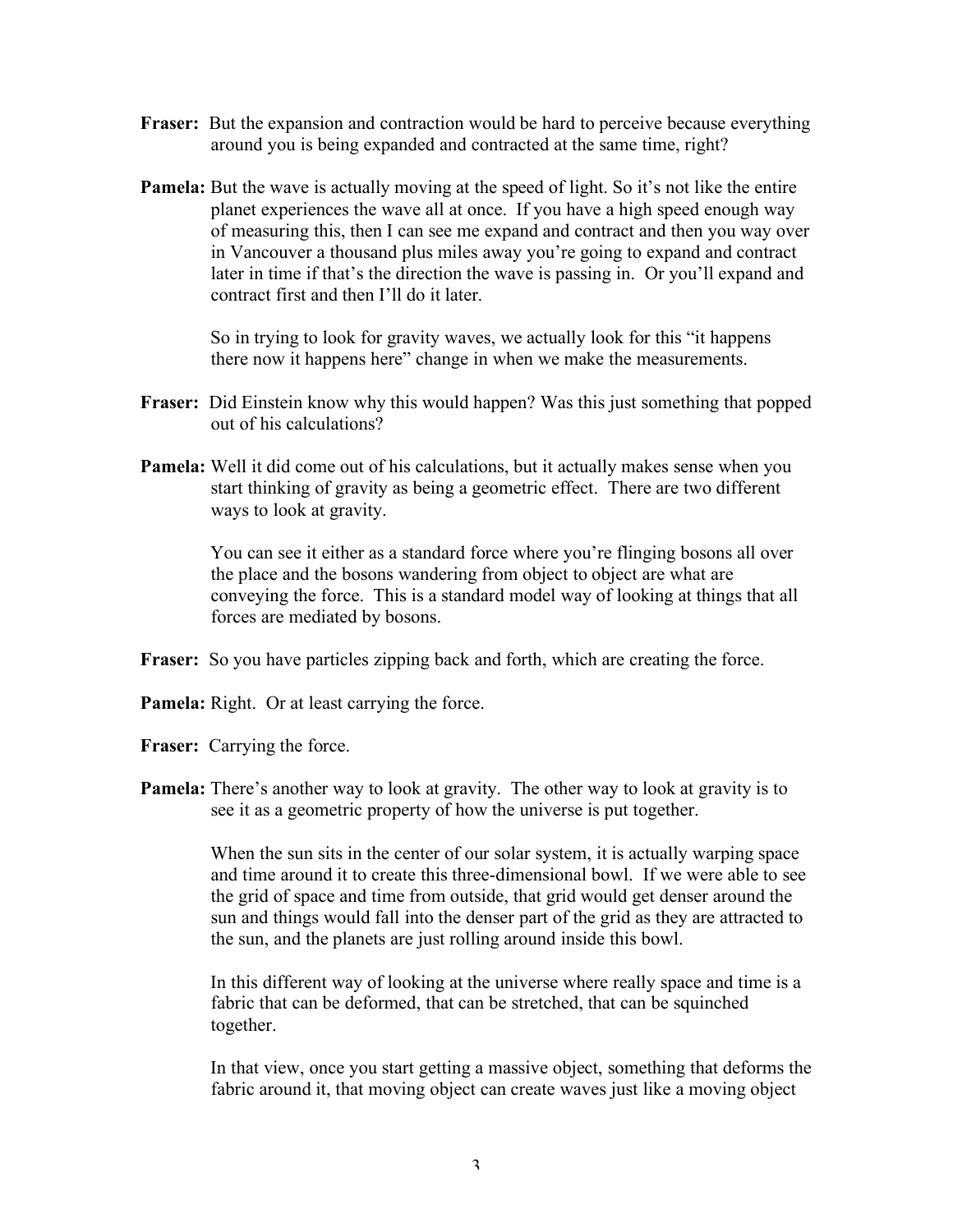on a normal stretchy surface can create waves. Here it just sort of comes out of looking at space geometrically and seeing masses as creating deformities in the geometry of space.

- **Fraser:** How far could these waves propagate?
- **Pamela:** That's the really cool thing. There is nothing out there to stop them. If I try to shine a flashlight from me to you, that flashlight beam is going to get stopped by the earth. It's going to get stopped by scattering in the air. It's going to get stopped by a lot of things. In fact light from the most distant galaxies is getting affected left and right. Its getting gravitationally bent by intervening objects. Its' color is being affected by the dust and matter that it goes through. Its' color is even sometimes changed by the effects of gravitational objects that it passes near.

All of these different effects alter the light that is between us and the most distant objects in the universe. Now a gravitational wave just doesn't care. It's just going to blow through the universe, expanding and contracting everything that gets in its path. But itself, it is not going to be changed at all.

- **Fraser:** So it doesn't care about dust. It doesn't care if it's going through a vacuum or it's going through planets. Whether it's going through an area that has high gravity like could it just pass through a black hole?
- **Pamela:** Yes.
- **Fraser:** And not even notice and not get sucked into a black hole?
- **Pamela:** Unlike light and matter, gravitational waves are the only thing that can just blindly pass through anything.
- **Fraser:** That's cool.
- **Pamela:** So it gives us a tool to find out about events on the edge of the universe that we might not otherwise have any way of knowing about.
- **Fraser:** Okay, so it sounds like a great tool so why haven't we been able to use it so far?
- **Pamela:** It's that whole "a two meter long object is only going to get deformed about a hundred thousandth the width of a proton."

**Fraser:** That small?

**Pamela:** Yeah, that's real small. It's really, really hard to detect and the problem is there are so many things that are going to interfere with our detections. We're trying,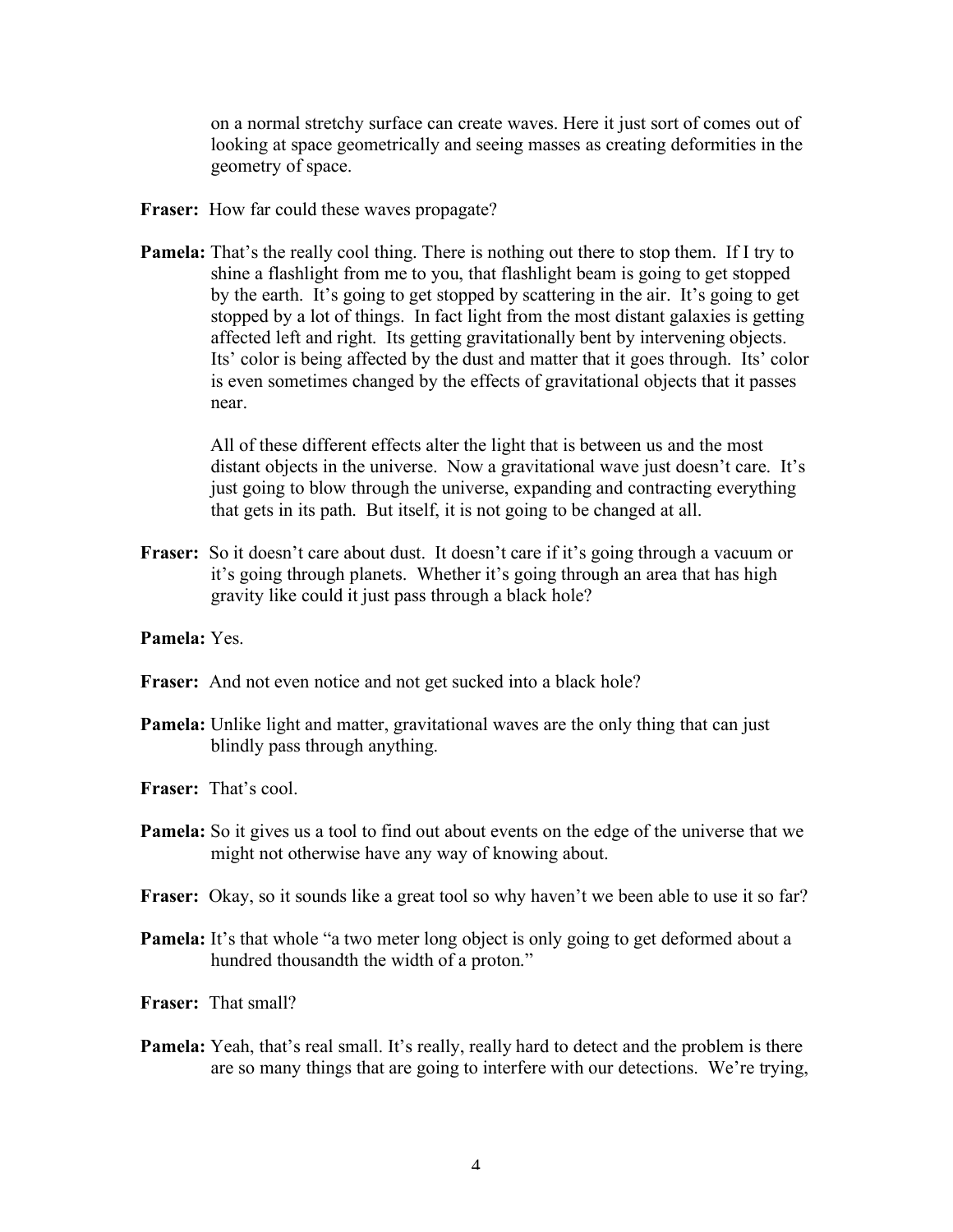we really are trying, but these are stubborn and elusive creatures. We have however detected them indirectly.

- **Fraser:** Okay, well let's talk about that then. What are the ways that we've detected it out in space? I think I know where this is going.
- **Pamela:** Well, waves carry energy. They carry momentum with them. This is why when you get hit with a large ocean wave it actually knocks you on your butt sometimes. It's because the energy in that wave is being transferred to you.

Now that energy had to come from somewhere and the energy in gravitational waves has to come from the systems that they are in. When we look at really high math systems they contain a couple of different objects. You can't have a gravitational wave if you just have this lone black hole hanging out spinning by itself. It has to be interacting with something that creates an asymmetry.

**Fraser:** Okay. And would that be because like I know that we talked about finding extra solar planets around stars, we can see the star because it is being yanked back and forth by the planet. We can see its motion this is sort of the way the wave lengths of its light is changing as the star is being pulled away and towards us.

> And in the case of two compact objects, the two of them are going to be orbiting one another right? They will be moving in space or in some common point of gravity.

**Pamela:** It's the motion that is so important here. If you can imagine you have a perfectly still cup of coffee and you very carefully drop cream in and you want to stir it in. The most effective way to stir it in is to take your flat spoon and move it away so that you muck up the fluid and get it moving the most.

> Now if you take your pencil and put your pencil in end first and roll it between your hands like you're trying to start a fire so that the pencil is rotating about its center axis but isn't moving left, right, forward, backward, any of those things. It's just rotating about that axis, that pencil is going to do nothing to mix up your coffee unless it really has a rough surface.

- **Fraser:** And so we want the situation where you have two very massive objects moving very quickly in space.
- **Pamela:** Around and around, moving the fabric of space and time around.
- **Fraser:** All right. So we can have two neutron stars or two black holes or two white dwarves or some combination…
- **Pamela:** They're really just low energy ones. As the earth goes around the sun, we're creating gravitational waves with an energy of about three hundred watts. But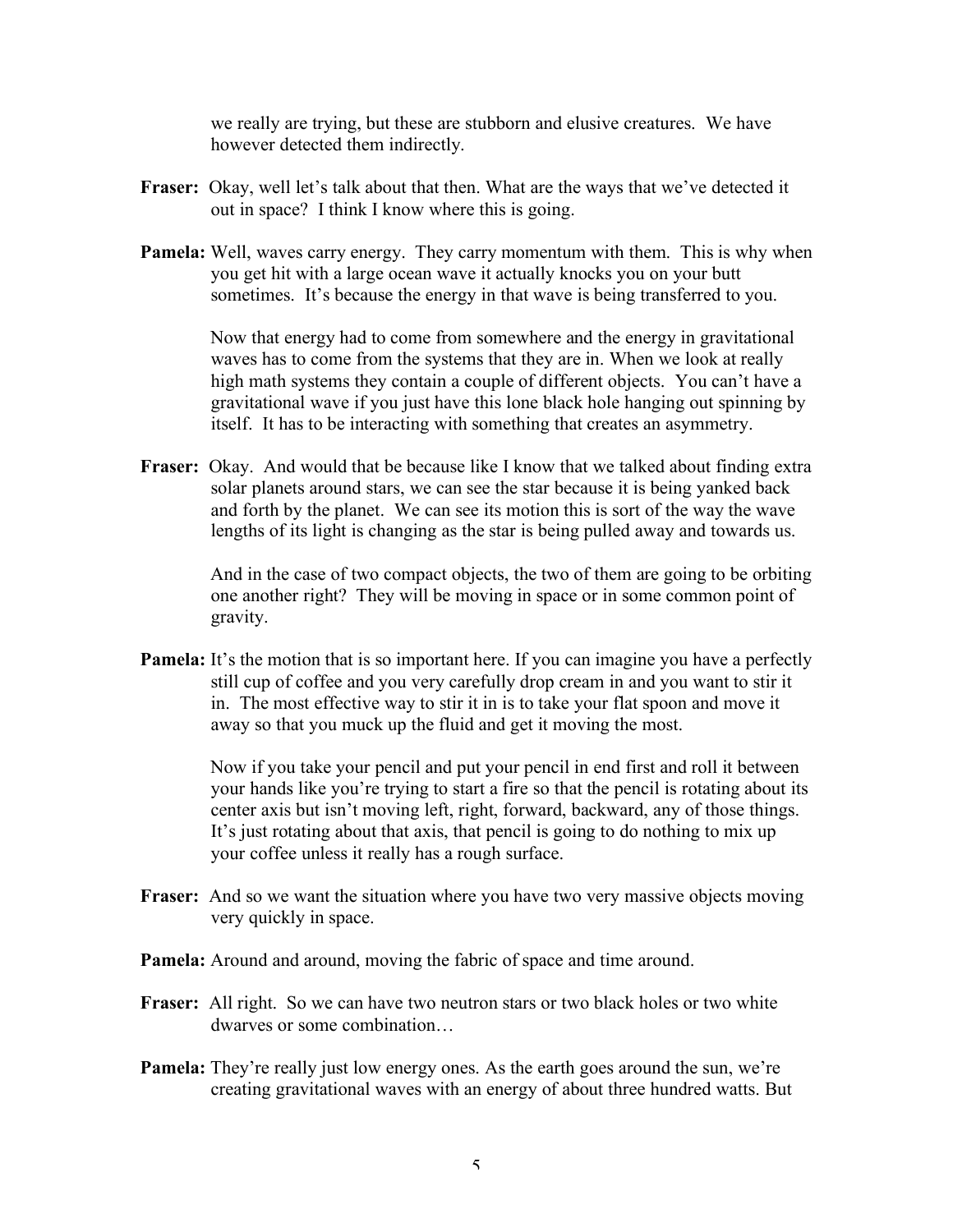that's kind of boring and small and the sun is giving off like ten to the twentysixth watt that's a one followed by twenty-six zeroes worth of watts compared to something my garage flood light gives off. So you can't really detect that.

- **Fraser:** So what are the objects that astronomers have seen so far?
- **Pamela:** Back in the seventies a grad student and his advisor came across an object that contained two neutron stars, one of which was a pulsar. Pulsars are fast rotating neutron stars that we can measure the rotation cycles because for reasons that we think are associated with their magnetic field they have a hot spot that flashes past us and beams light at us as many as several hundred times a second in some cases.

We can use these flashes, these pulses that make these neutrons stars' pulsars to measure the very careful, very small details of the dynamics of the system because those pulses are going to get Doppler shifted. They are going to get sped up and slowed down depending on whether the pulsar is moving toward us or away from us in its orbit. We can measure changes in the orbit by watching this over long periods of time.

What the graduate student and his advisor were able to observe was the period was actually decaying in this system. The two neutron stars were getting closer and closer to one another over time and the only way that's going to happen is if the system is somehow radiating energy. The rate at which the stars were getting closer and closer to one another matched with what you would expect if they were radiating energy in the form of gravitational waves.

- **Fraser:** So regular energy gets converted into gravitational wave energy that gets radiated out and causes sort of a loss of energy in the system.
- **Pamela:** Exactly. We have these stars that are orbiting, shaking up. They are rippling the fabric of space and time.

Just as it takes energy for you or I or ripple our sheets as we are trying to spread them out over our bed, it takes energy for these high mass objects to ripple the fabric of space and time and so they're losing energy and that energy is propagating through space causing objects to contract and expand and hopefully someday be observed here on earth directly.

Right now, all we've observed is these systems losing energy and we have assumed that energy is getting lost to gravitational waves.

**Fraser:** Right, but can we see that distortion of the gravity waves that would be changing the size or the shape of the pulsars?

**Pamela:** We hope. We haven't done it yet but we're trying.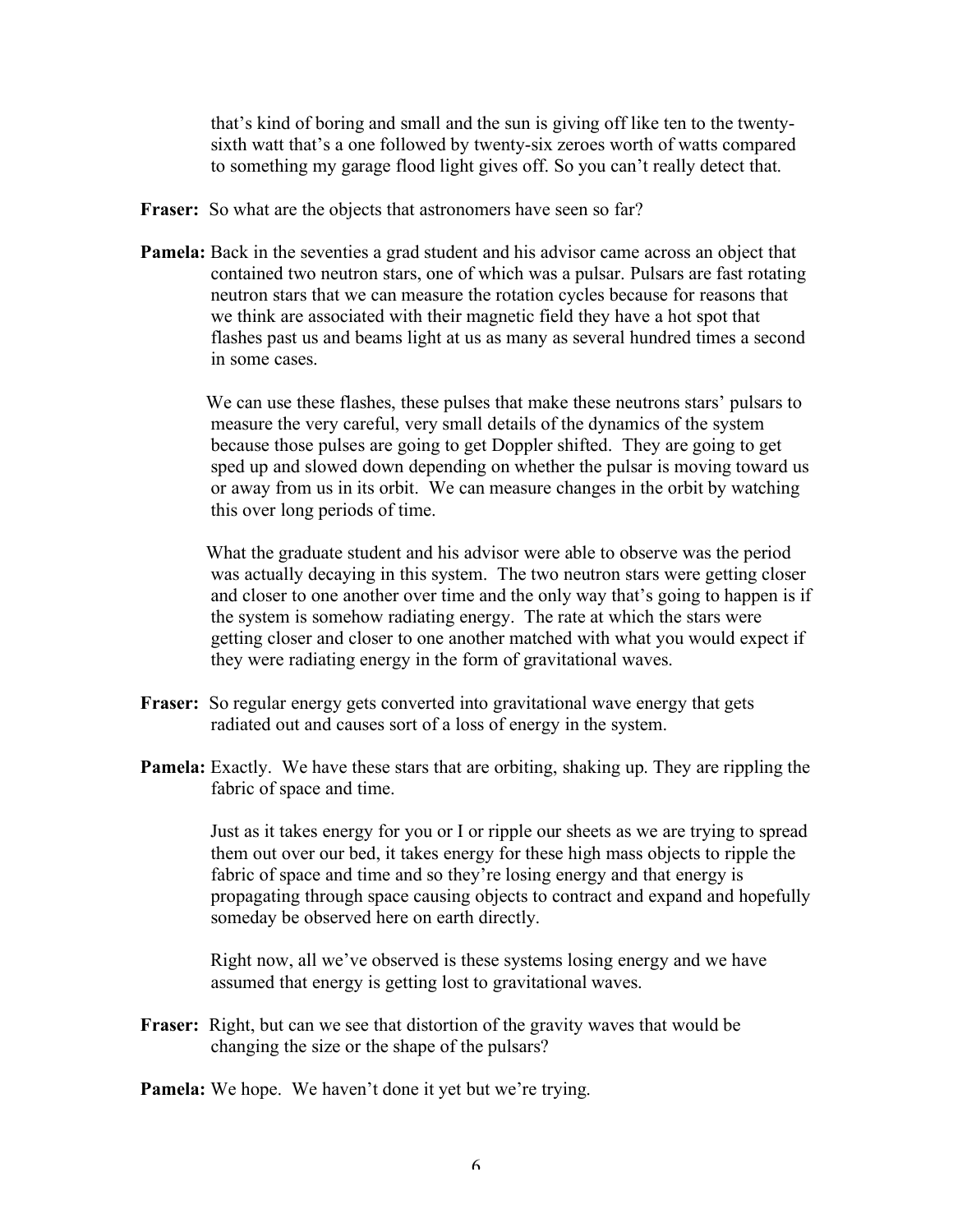This is where there are these two neat gravitational twin observatories that act as a single observatory, truth be told, called LIGO. Laser Interferometer Gravitational-Wave Observatory. It's actually a pair of different facilities one located out on the west coast and one located out on the east coast in Washington state and Louisiana state respectively here in the United States.

Each facility consists of a pair of twin arms off at right angles to one another. Inside of these arms there are tubes that have no air in them. They are complete vacuums and they're shooting laser beams back and forth down these tubes. At the ends of the tubes the lasers can interfere with one another. When laser beams are allowed to interfere in specific ways you get nice little diffraction patterns.

You can very precisely measure the distance between where the laser is emitted, where it reflects, and where it eventually ends up getting detected by looking at these interference patterns. You hope to use the fact that you have two beams so one on one axis hopefully is going to get contracted and the other beam on the other axis is hopefully going to get expanded at the same moment and we'll be able to measure this.

In a certain period of time corresponding to the amount of time that it takes to get from Hanford, Washington to Livingston, Louisiana or visa versa, we'll see the exact same thing happen on the other coast of the United States.

**Fraser:** Oh, I get it. The beams are at a right angle and if the length of one of these arms gets shortened or lengthened just a slight little bit, it's going to throw off the precision of the two lasers, how they're interacting with each other in a measurable way.

> So you might get the one gravity wave passing over the one facility and then a fraction of a second later it's going to hit the second facility and in theory they should see the exact same length change in the one facility as they see in the other facility.

- **Pamela:** Now the problem is, you also have things like UPS trucks. You have things like slight ground tremors, or all sorts of things all over the planet that are constantly causing bumps and jitters and skitters and all sorts of little motions in the system. All of these motions can wipe out the actual gravitational waves.
- **Fraser:** I guess that's why they have to have the two facilities. If you just have one, then any little fluctuation, any bump, I'm sure me jumping up and down over the facility would probably mess up their measurement enough to make it look like a gravitational wave. But by having the two, then they can try and see one change and then the second. So have they turned up anything yet?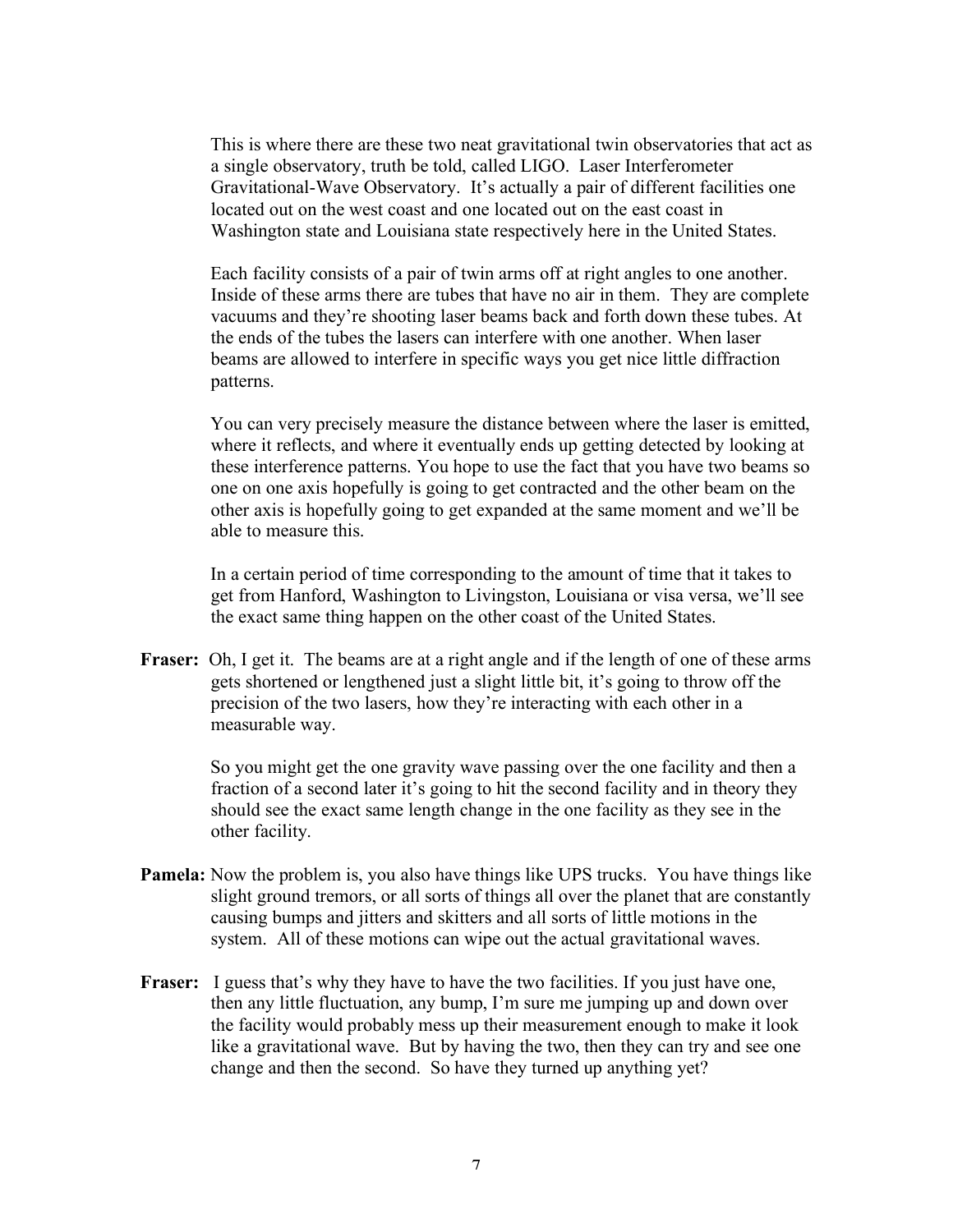## **Pamela:** No.

- **Fraser:** Is that just because it doesn't exist, or does that mean they haven't turned up anything because it's not sensitive enough?
- **Pamela:** It's a complicated issue. They've been working on LIGO for a long time. It has a new set of instruments. They've been working very hard to tune everything to get everything lined up and find things. But, it's hard work and they're still working on tuning the system.

They're still trying to figure out how to calibrate for everything that's happening here on the planet Earth that's mucking with their system. And there're going to get there, hopefully. It's been a long ride. When I was at Michigan State University as an undergrad one of my classmates was actually a summer intern down in Louisiana working on LIGO. They've been working to do this for a lot of years.

- **Fraser:** How many events and what kinds of events were they hoping to see by now?
- **Pamela:** It depends on where you look. Right now they're estimating that once everything is fully operational, they should be seeing something a couple times a year. It also depends on what the universe decides to throw at us.
- **Fraser:** Right and what kind of thing would they be seeing?
- **Pamela:** Well, for instance when two black holes merge. That's going to send out an amazing, whopping amount of gravitational waves. In some cases super novas that are asymmetric can send out gravitational waves. If you have an asymmetrical disk outside of a super massive black hole, you may also be able to see that.

All sorts of different things produce specific sets of gravitational waves. The shape of the waves the distribution of the waves is very specific to the type of object you are observing. Hopefully, some of these will become apparent.

There are also theorists out there that are constantly tuning their models. That's the other thing that is fun to watch. The theorists come up with an idea "If this happens, we should see", and then they lay out their plan and exactly what types of things will produce what size, or what type of black hole. We're still working on honing in on that as well. Or what size, or what type of gravitational wave we're still on homing in on that.

**Fraser:** But even when they don't see something that's still very interesting because that just means that this prediction might be incorrect or that prediction might be incorrect and that just lets them continue to focus their prediction.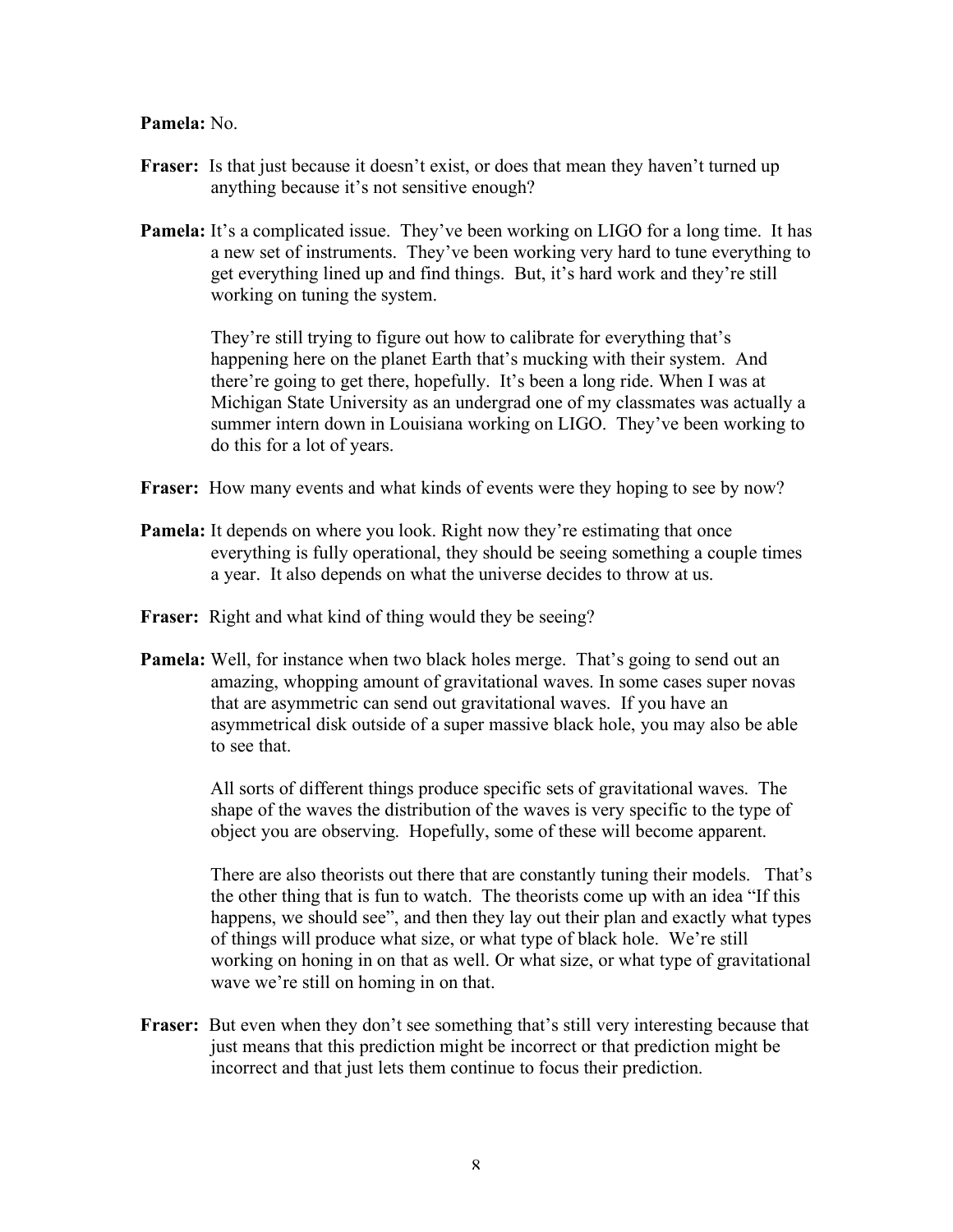At least they've got some kind of instrument that is checking that they can compare their theories against which the string theorists should be so lucky, right?

**Pamela:** Yeah, we are in the position where there have been a few events where I've seen press releases that have said, "LIGO did not detect something. That means the gravitational waves from this specific event that were also detected in light, could not have been bigger than" and then they give error bars.

> So now we know at least the gravitational waves are smaller than a certain amount. And that's still new information that we didn't have prior to LIGO being constructed.

- **Fraser:** But once they did make very specific predictions on how strong these should be.
- **Pamela:** The problem is figuring out the physics of how exactly do things merge. What are the time scales? What are the fluid dynamics of your combining two different objects that are spinning, orbiting each other, or there might be a disk of material around them. It starts to get complicated when you're not dealing with non-spinning clean black holes.
- **Fraser:** All right. So we've learned about LIGO and we're still waiting on the result from them, are there any other missions or any other experiments in the works?
- **Pamela:** Well there are some other ground-based observatories. But the greatest hope that we have rests in a mission called LISA.

LISA is going to be the space-based version of that and LISA in fact stands for Laser Interferometer Space Antenna.

- **Fraser:** So the Hubble Space Telescope is the optical detector of gravitational waves?
- **Pamela:** Basically, except there's not going to be a lot of optical detectors involved. All they need to be able to see is their own laser.
- **Fraser:** So it's kind of the same thing as LIGO. You're going to have space craft separated by a long distance pointing lasers at each other hoping to see that contraction and expansion.
- **Pamela:** It's a really neat system. If you've ever played with Tinker Toys, LISA really looks like a giant Tinker Toy construction where you have these three little disks (and they're not all that little), on orbit separated by huge amounts and each disk is connected to the other two disks in this equilateral triangle with laser beams.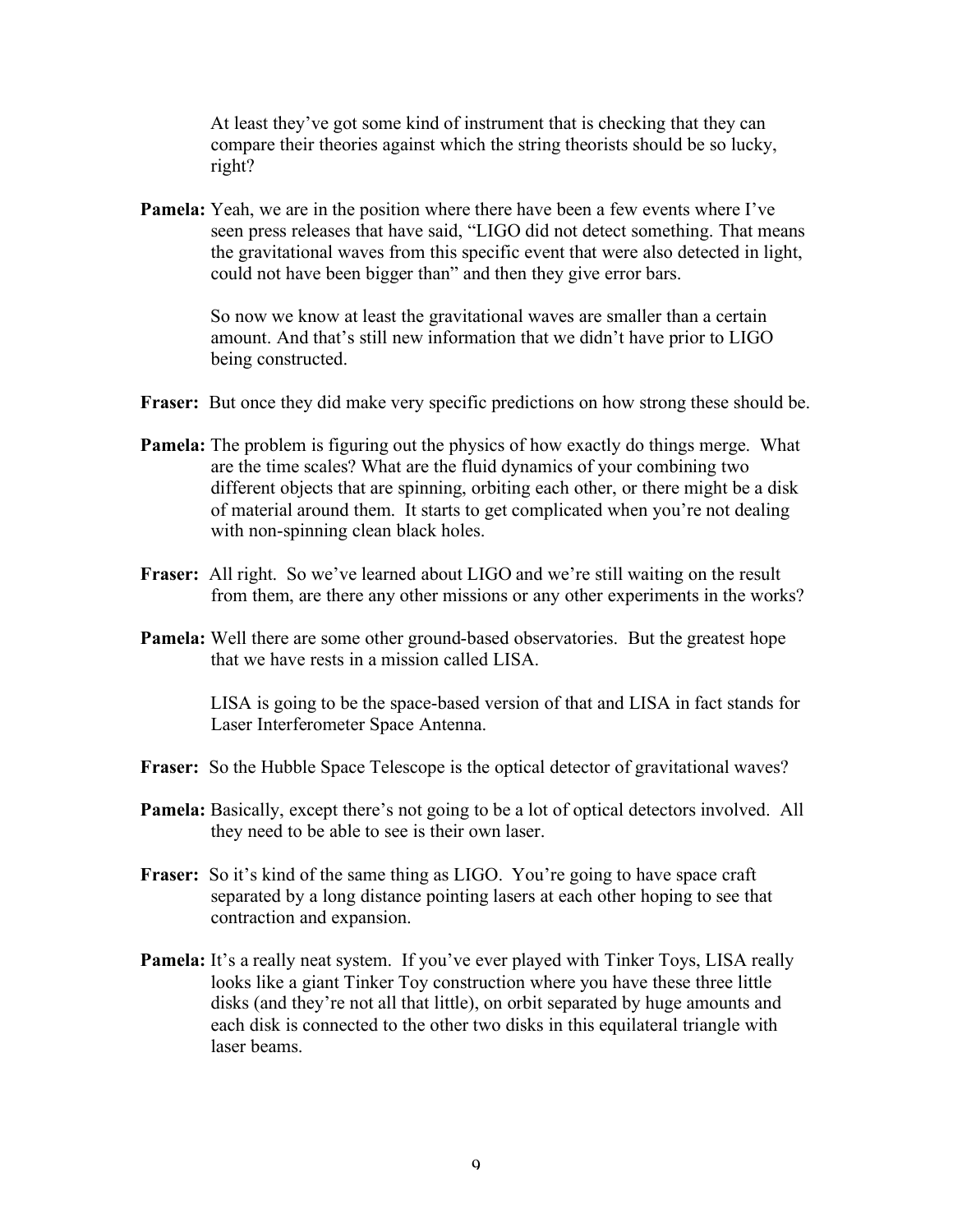What they're looking for is any gravitational cause that will change the separation of these three spacecraft from one another. Now unfortunately, even though it's now in space, it's not as simple as you might think. There will still be stuff interfering with out ability to detect gravitational waves. This is not going to be an easy task no matter what.

Once you get into space you have to start worrying about solar particles, drift in the spacecraft over time where their orbits aren't quite as precise as we thought. The Earth's gravitational field isn't perfectly symmetric as you fly over different parts of the planet the gravitational pull is going differ from place to place. All of these different things have to be completely accounted for in trying to make sense of the data that we get out of LISA.

- **Fraser:** Now what will be the sensitivity of LISA?
- **Pamela:** LISA is actually going to be so sensitive that it may be able to, although it's not designed for this, actually be able to detect a continuum of gravitational waves that started back when the universe had just formed.

What's neat about gravitational waves is, if they were given off during the "Big Bang" during the whole period of inflation and during the three hundred thousand years leading up to the formation of the cosmic microwave background we can detect them.

We can't detect anything before the cosmic microwave background in light because the universe was opaque. We couldn't see through it. But, gravitational waves don't care about the universe being opaque. They just go.

And so it's possible once LISA is in orbit we may see this whole range of twittering in different frequencies of gravitational waves that are a signature of how our universe was formed and that's just kind of cool.

- **Fraser:** It sounds like gravity waves offer astronomers a whole new way of seeing. It's not just the whole visible spectrum, it's a brand new way to be able to see the universe and in many cases, I guess they could look at something in infrared or visible and then also look at it with gravity waves.
- **Pamela:** What's so cool about this is if you've ever looked at a pond on a really still day, you can tell when the motorboat goes by because you see the waves. You can tell when there's a bunch of rocks between you and the motorboat because of the patterns in the waves. You can actually start to guess what's going on out in the middle of the lake without actually having to look up and looking at the middle of the lake by looking at the waves that are hitting the shore.